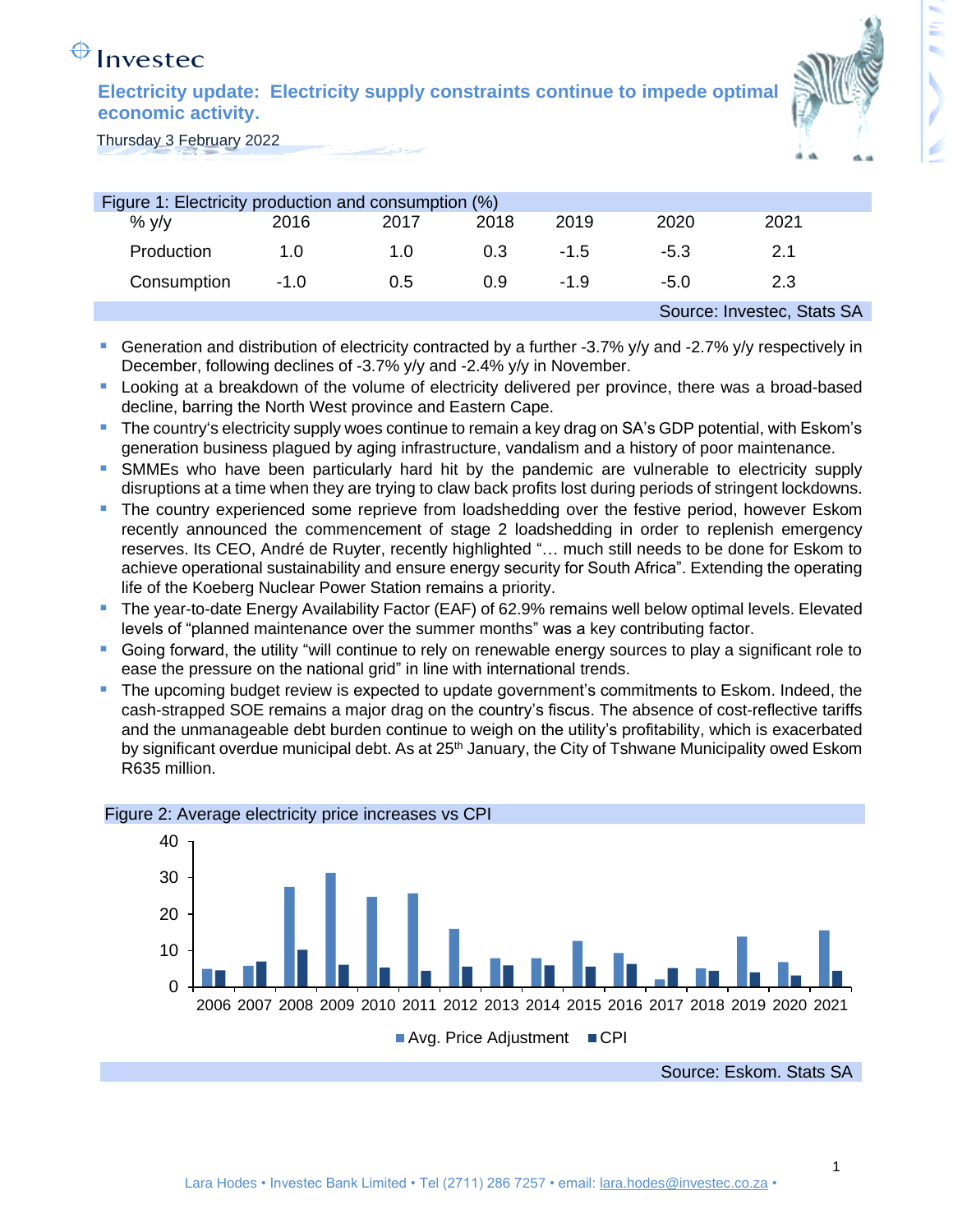## Investec

#### **Electricity update: Electricity supply constraints continue to impede optimal economic activity.**

Thursday 3 February 2022



t,

Important Disclaimer – please read

For the purposes of this disclaimer, Investec shall include Investec Bank Limited, its ultimate holding company, a subsidiary (or a subsidiary of a subsidiary) of that entity, a holding company of that entity or any other subsidiary of that holding company, and any affiliated entity of any such entities. "Investec Affiliates" shall mean any directors, officers, representatives, employees, advisers or agents of any part of Investec.

The information and materials presented in this report are provided to you solely for general information and should not be considered as an offer or solicitation of an offer to sell, buy or subscribe to any securities or any derivative instrument or any other rights pertaining thereto.

The information in this report has been compiled from sources believed to be reliable, but neither Investec nor any Investec Affiliates accept liability for any loss arising from the use hereof or makes any representations as to its accuracy and completeness. Any opinions, forecasts or estimates herein constitute a judgement as at the date of this report. There can be no assurance that future results or events will be consistent with any such opinions, forecasts or estimates. Past performance should not be taken as an indication or guarantee of future performance, and no representation or warranty, express or implied is made regarding future performance. The information in this report and the report itself is subject to change without notice. This report as well as any other related documents or information may be incomplete, condensed and/or may not contain all material information concerning the subject of the report; its accuracy cannot be guaranteed. There is no obligation of any kind on Investec or any Investec Affiliates to update this report or any of the information, opinions, forecasts or estimates contained herein.

Investec (or its directors, officers or employees) may, to the extent permitted by law, own or have a position or interest in the financial instruments or services referred to herein, and may add to or dispose of any such position or may make a market or act as a principal in any transaction in such financial instruments. Investec (or its directors, officers or employees) may, to the extent permitted by law, act upon or use the information or opinions presented herein, or research or analysis on which they are based prior to the material being published. Investec may have issued other reports that are inconsistent with, and reach different conclusions from, the information presented in this report. Those reports reflect the different assumptions, views and analytical methods of the analysts who prepared them. The value of any securities or financial instruments mentioned in this report can fall as well as rise. Foreign currency denominated securities and financial instruments are subject to fluctuations in exchange rates that may have a positive or adverse effect on the value, price or income of such securities or financial instruments. Certain transactions, including those involving futures, options and other derivative instruments, can give rise to substantial risk and are not suitable for all investors.

This report does not contain advice, except as defined by the Corporations Act 2001 (Australia). Specifically, it does not take into account the objectives, financial situation or needs of any particular person. Investors should not do anything or forebear to do anything on the basis of this report. Before entering into any arrangement or transaction, investors must consider whether it is appropriate to do so based on their personal objectives, financial situation and needs and seek financial advice where needed.

No representation or warranty, express or implied, is or will be made in relation to, and no responsibility or liability is or will be accepted by Investec or any Investec Affiliates as to, or in relation to, the accuracy, reliability, or completeness of the contents of this report and each entity within Investec (for itself and on behalf of all Investec Affiliates) hereby expressly disclaims any and all responsibility or liability for the accuracy, reliability and completeness of such information or this research report generally.

The securities or financial instruments described herein may not have been registered under the US Securities Act of 1933, and may not be offered or sold in the United States of America or to US persons unless they have been registered under such Act, or except in compliance with an exemption from the registration requirements of such Act. US entities that are interested in trading securities listed in this report should contact a US registered broker dealer.

For readers of this report in South Africa: this report is produced by Investec Bank Limited, an authorised financial services provider and a member of the JSE Limited.

For readers of this report in United Kingdom and Europe: this report is produced by Investec Bank Plc ("IBP") and was prepared by the analyst named in this report. IBP is authorised by the Prudential Regulation Authority and regulated by the Financial Conduct Authority and the Prudential Regulation Authority and is a member of the London Stock Exchange. This report is not intended for retail clients and may only be issued to professional clients and eligible counterparties, and investment professionals as described in S19 of the Financial Services and Markets Act 2000 (Financial Promotions) Order 2005.

For readers of this report in Ireland: this report is produced by Investec Bank plc (Irish Branch) and was prepared by the analyst named in this report. Investec Bank plc (Irish Branch) is authorised by the Prudential Regulation Authority in the United Kingdom and is regulated by the Central Bank of Ireland for conduct of business rules.